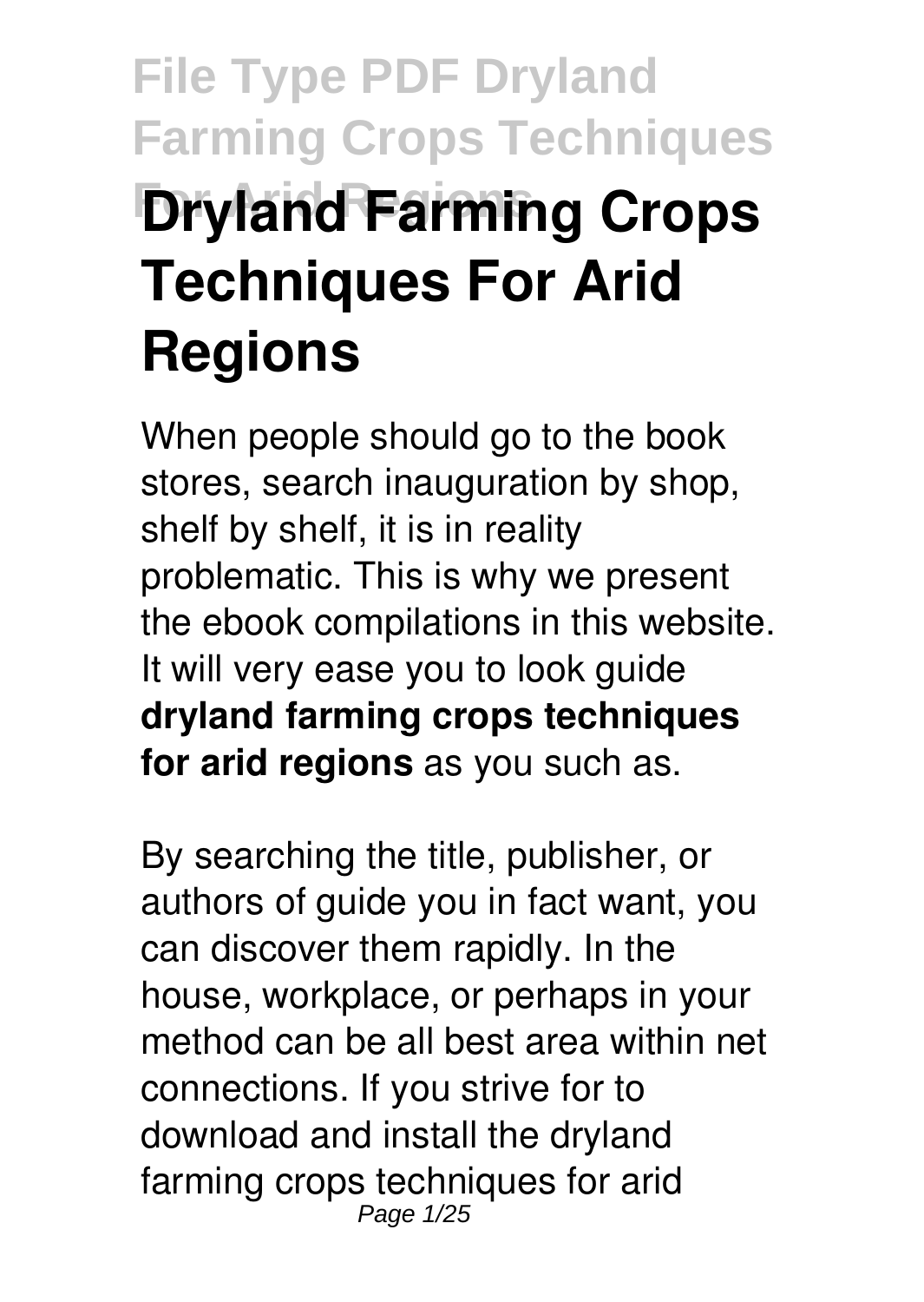regions, it is enormously easy then, previously currently we extend the associate to buy and make bargains to download and install dryland farming crops techniques for arid regions consequently simple!

Resilient: Dryland Farming in The Semi-Arid High Plains*Harvesting Rain on a Dryland Farm Dryland Cover Crops* Very Innovative Ways Of Planting In The Desert And Dry Lands *What is Dry Farming? + Food Preservation Tips from Busy Farmers* Dryland harvesting home hacks sun, rain, food \u0026 surroundings Adapting Dry Farming Techniques to Vegetable Gardens Waste Bottle Technology in Dry Land Farming I Ashok Kumar, Kolar [Podcast] Making Cover Crops Work in Semi-Arid Page 2/25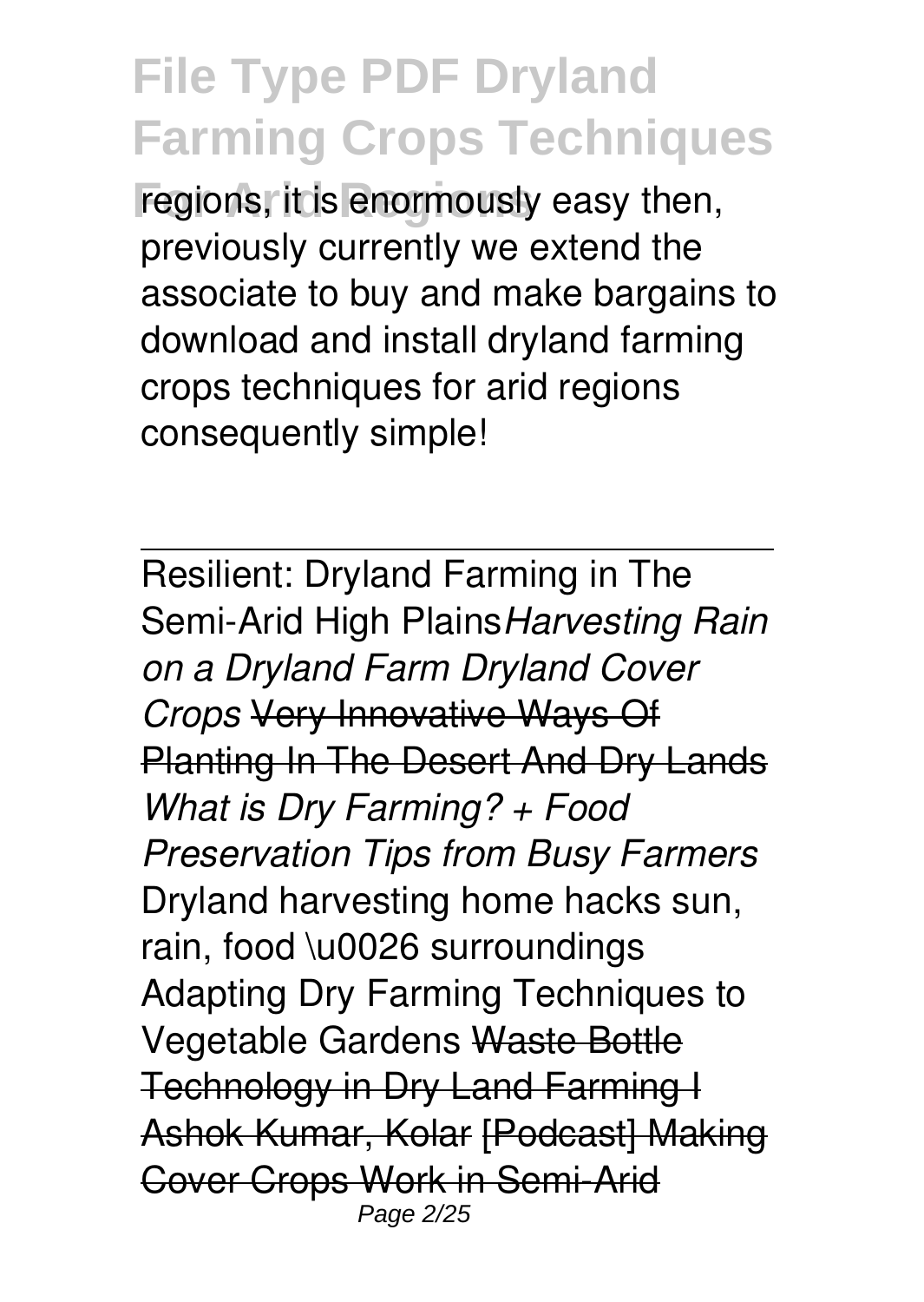**For Arid Regions** Environments **San Juan Bautista Grower Has Success With Dry-Farming Technique What is DRYLAND FARMING? What does DRYLAND FARMING mean? DRYLAND FARMING meaning \u0026 explanation Dry Land Horticulture Crops** *Dryland Permaculture - Prelude To Our Interview With Brad Lancaster*

Dry Farming in the Pacific Northwest **Western SARE Dryland Cover Crops Farmer Interview: Blaine Nebeker Cropping Plans \u0026 Crop Improvement in Dry Land Farming** 'From the Ground Up – Regenerative Agriculture' Dryland Fruit Crops in improving livelihood of farmers Dry Land Farming **SEED** SAVING wet and dry method and GARDENING SECRET! Dryland Farming Crops Techniques For Page 3/25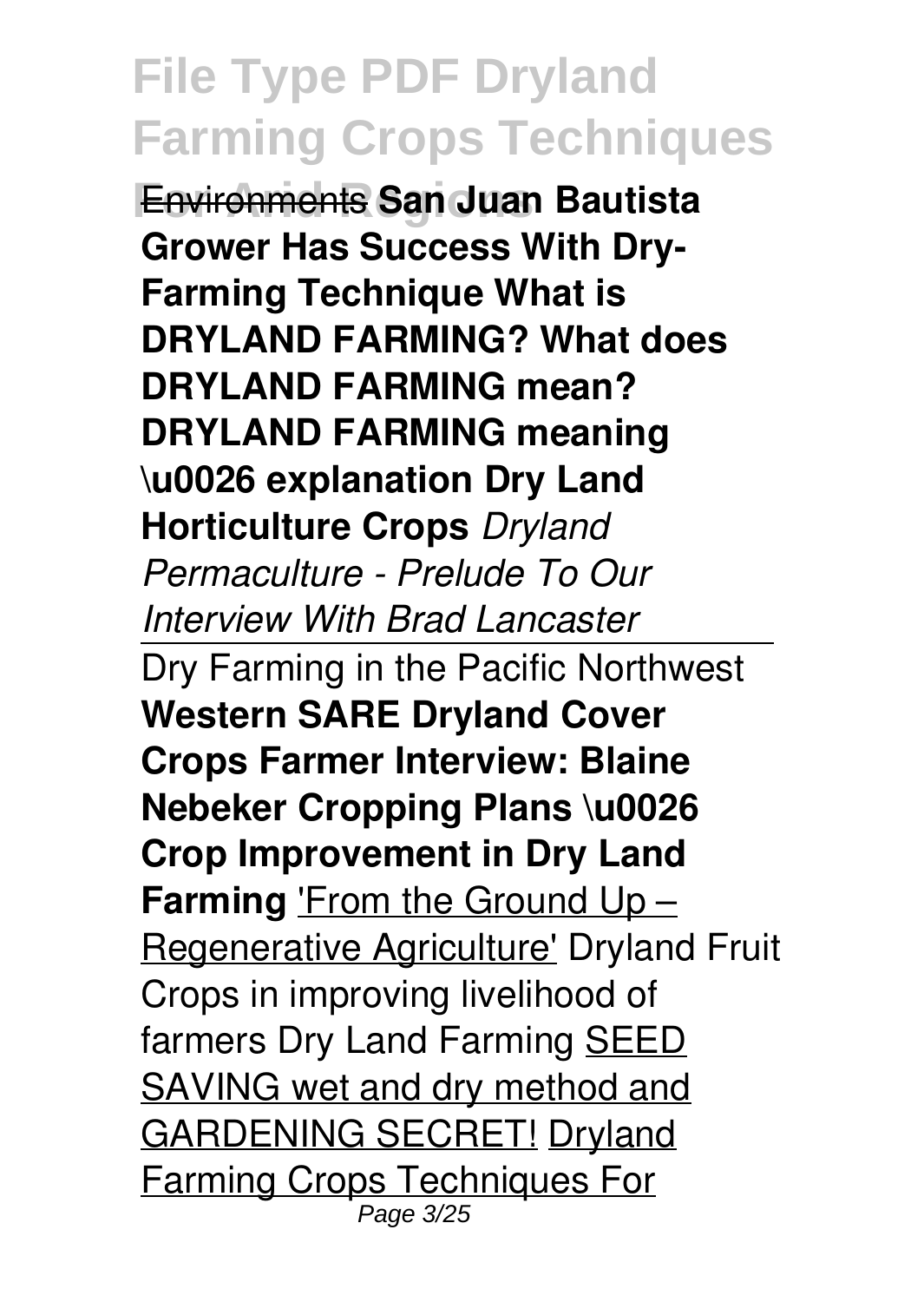At one point, a variety of crops were produced using dryland farming methods. As mentioned, there is a renewed interest in dry farming crops. Research is being done on (and some farmers are already utilizing) dry farming of dry beans, melons, potatoes, squash, and tomatoes. Dry Farming Techniques. The hallmark of dry farming is to store annual rainfall in the soil for later use. To do this, choose crops suited for arid to drought conditions and those that are early maturing and dwarf or mini ...

Dry Farming Techniques: Learn About Crops Grown In Dryland ...

Dryland farming involves the constant assessing of the amount of moisture present or lacking for any given crop cycle and planning accordingly. Dryland farmers know that to be Page 4/25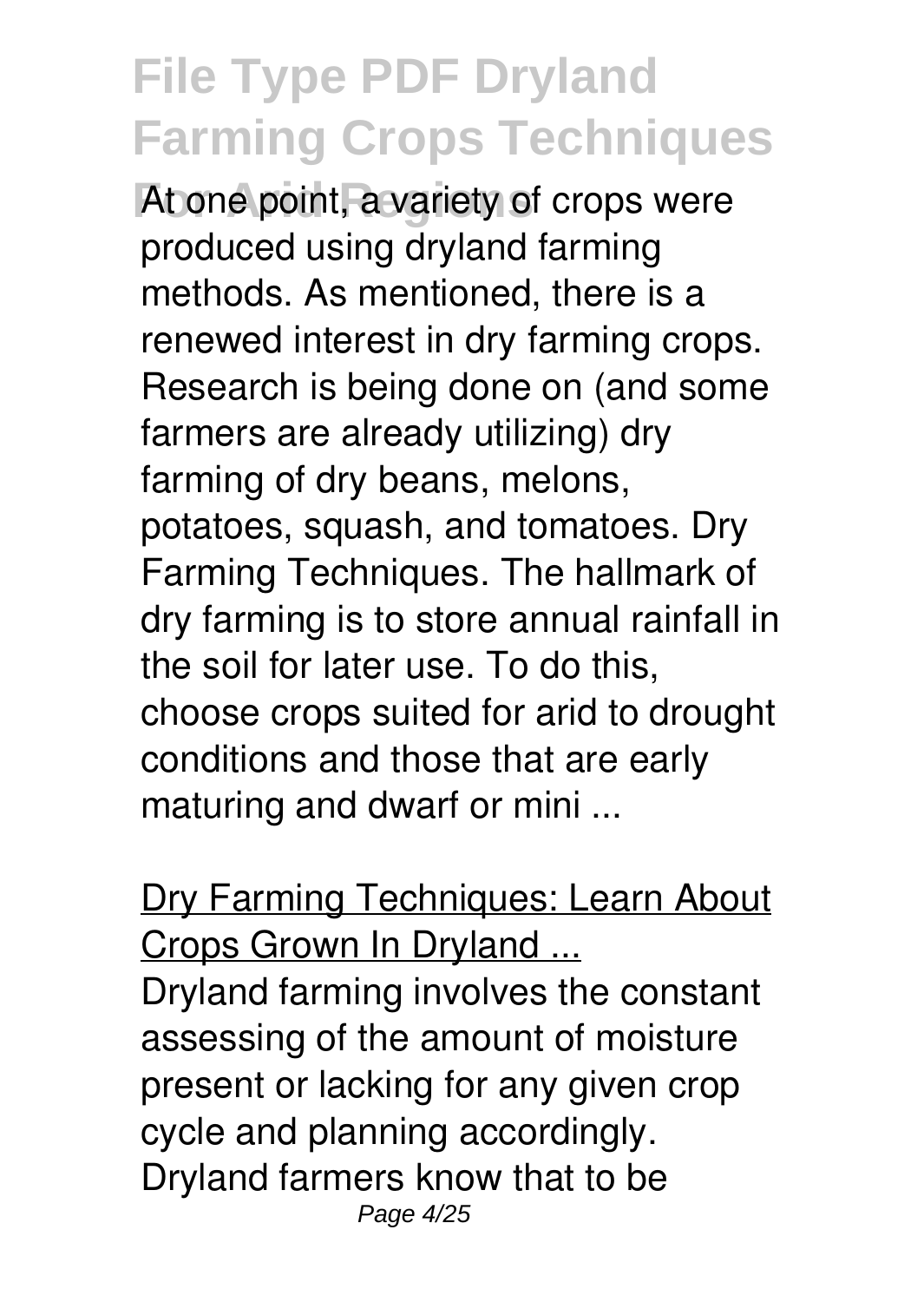**financially successful they have to be** aggressive during the good years in order to offset the dry years. Dryland farming is dependent on natural rainfall, which can leave the ground vulnerable to dust storms, particularly if poor farming techniques are used or if the storms strike at a particularly vulnerable time.

Dryland farming - Wikipedia Dryland Farming Page 3 Water that falls in arid regions may be of little use for crop plants because the amount is too small to penetrate the soil sufficiently, or it may run through a porous soil too quickly, or it may run off too quickly. Furthermore, weedy species may be so adept at utilizing scarce water that they rob the water from crops.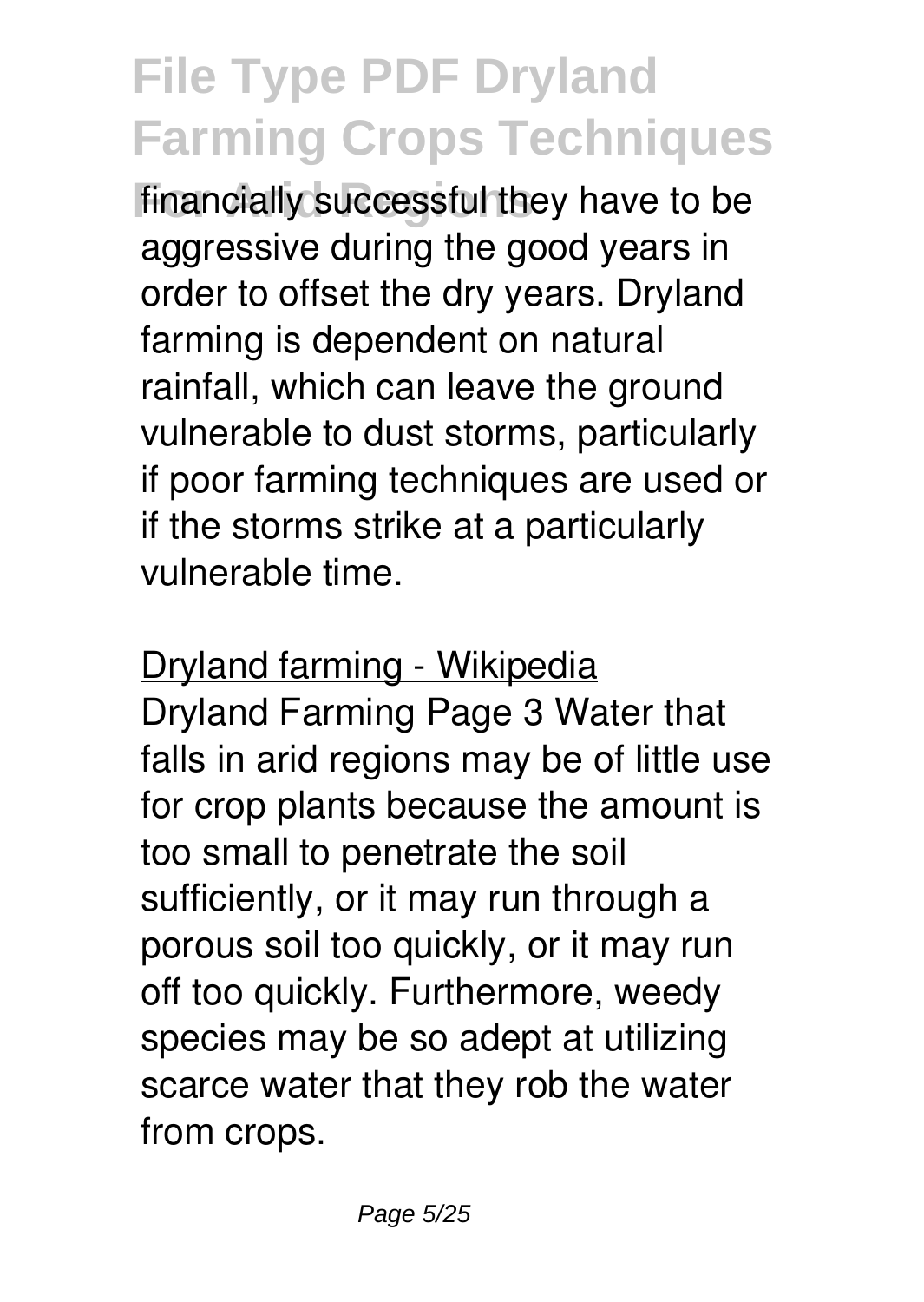*<u>Dryland Farming: Crops & Techniques</u>* for Arid Regions

Dryland Farming Techniques There are agricultural techniques and measures developed specifically for farming under dry conditions. In order to improve agricultural production in dry areas, the following points should be taken into account. Start preparation and sowing work in good time, including measures to maintain stored soil moisture.

### Dry Land Agriculture: Key Elements & **Challenges**

General Technical Documents Dryland Farming: Crops & Techniques for Arid Regions. Download Contributed In every region of the world it is necessary to find or develop appropriate techniques for agriculture. A large part of the surface of the world Page 6/25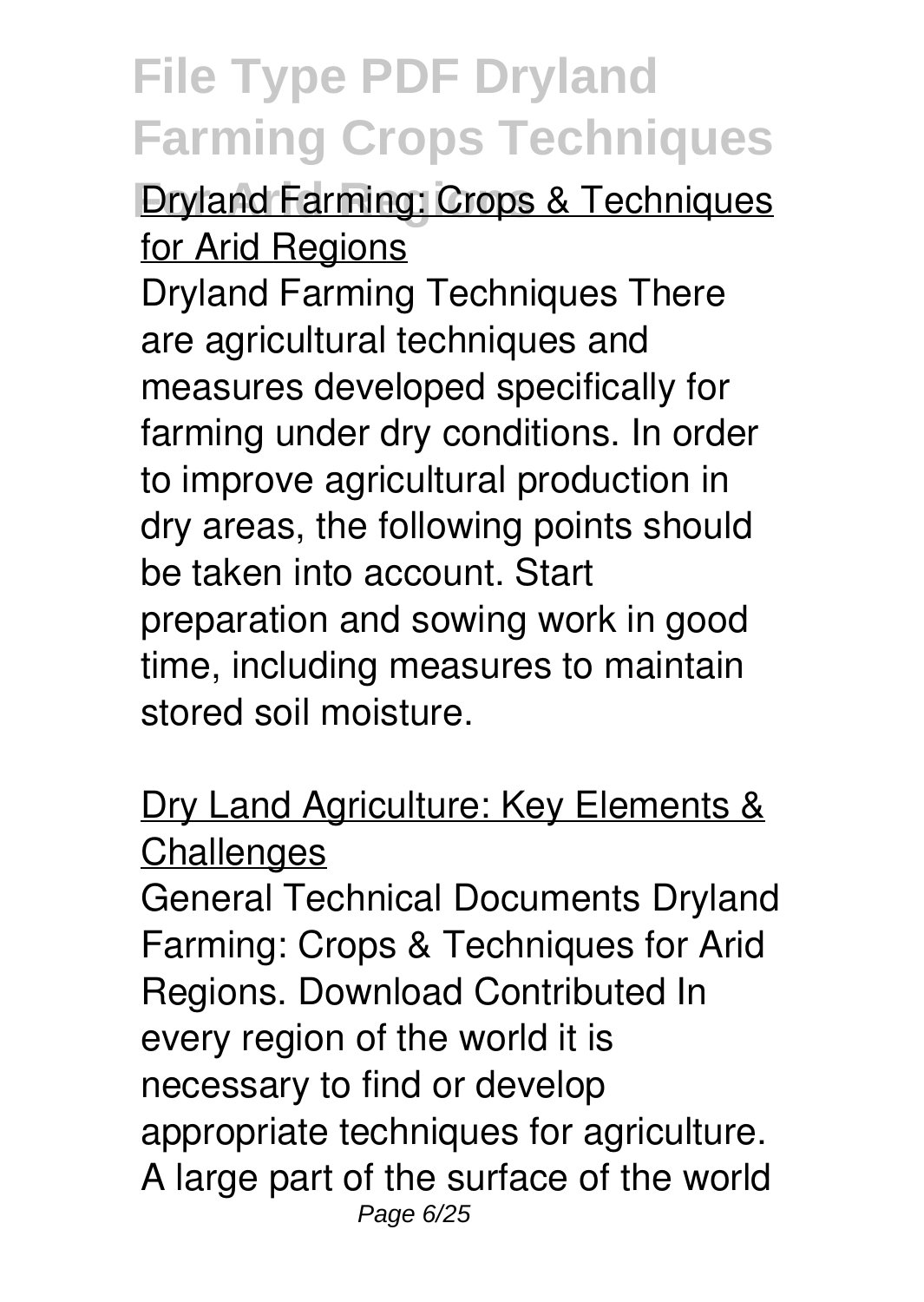**For Aris Arig Arists and Replicions** is arid, characterized as too dry for conventional rain fed agriculture. Yet, millions of people ...

Dryland Farming: Crops & Techniques for Arid Regions ...

Each household is trained on dry land farming techniques and small scale farming practices. The emphasis is put on drought tolerant crops (green grams, sorghum, and dolichos lab lab), production cycles, composting, soil moisture retention, short cycle fruit trees, and post-harvest handling.

#### Dry land Farming Techniques | Sahelian Solutions ...

Dry-land farming in India is to cover rain-fed agricultural operations dominated by low water requiring crops in those arid and semi-arid tropical regions. To start Dry-land Page 7/25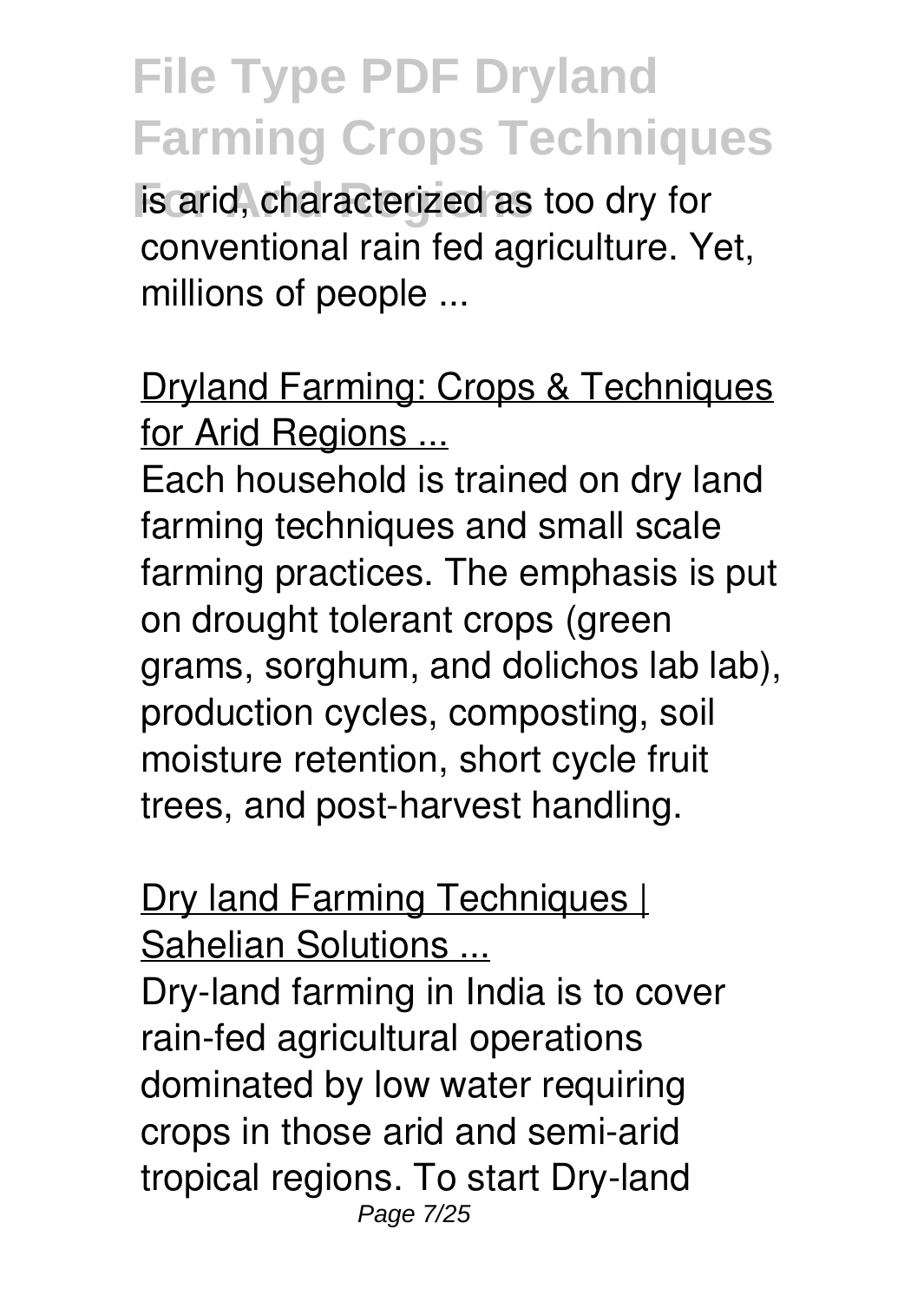farming requires alternate farm seasons of cropping and fallows which again need careful plowing and harrowing during the cropping and fallow season. Black soil is mainly suitable for Dry farming as it is finegrained; rich in calcium and it can retain moisture to a large level and sticky.

Dryland Farming, Agriculture Technologies in India | Agri ... Dry farming depends upon efficient storage of the limited moisture in the soil and the selection of crops and growing methods that make the best use of this moisture. Tilling the land shortly after harvest and keeping it free from weeds are typical methods, but in certain latitudes stubble is left in the fields after harvest to trap snow.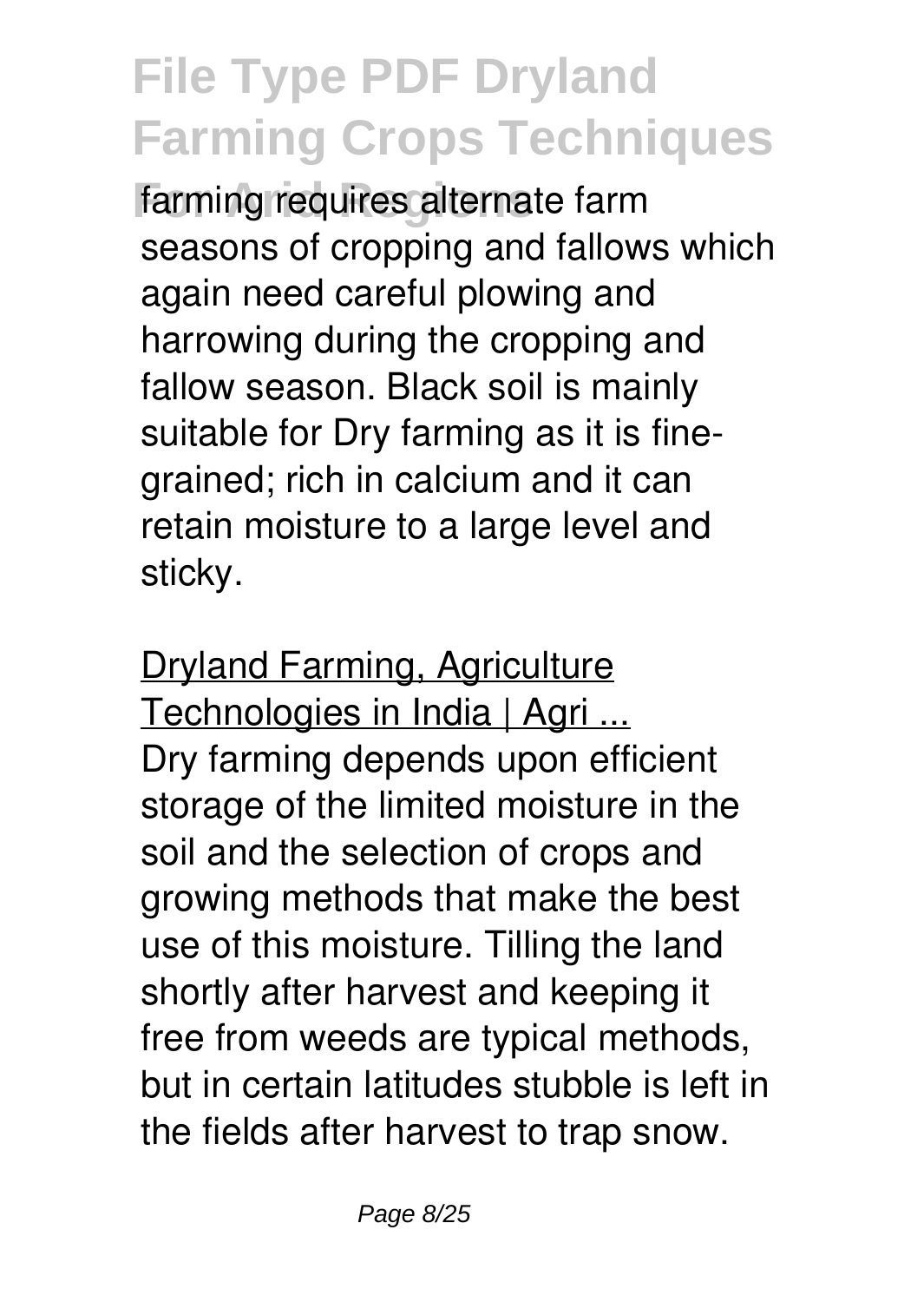### *<u>Dry farming [ Britannica</u>*

There are three components of a successful dryland farming system: (1) retaining the precipitation on the land, (2) reducing evaporation from the soil surface to increase the portion of evapotranspiration used for transpiration, and (3) utilizing crops that have drought tolerance and that fit the precipitation patterns.

Dryland Farming - an overview | ScienceDirect Topics The crops grown in the arid areas have to be less leafy and shortstemmed. Also, crops grown must be fast maturing; hence dryland farming cannot be applicable crops that stay for long before they mature. The disadvantages discourage farmers from engaging in agriculture. Salinization is common within dryland Page  $9/25$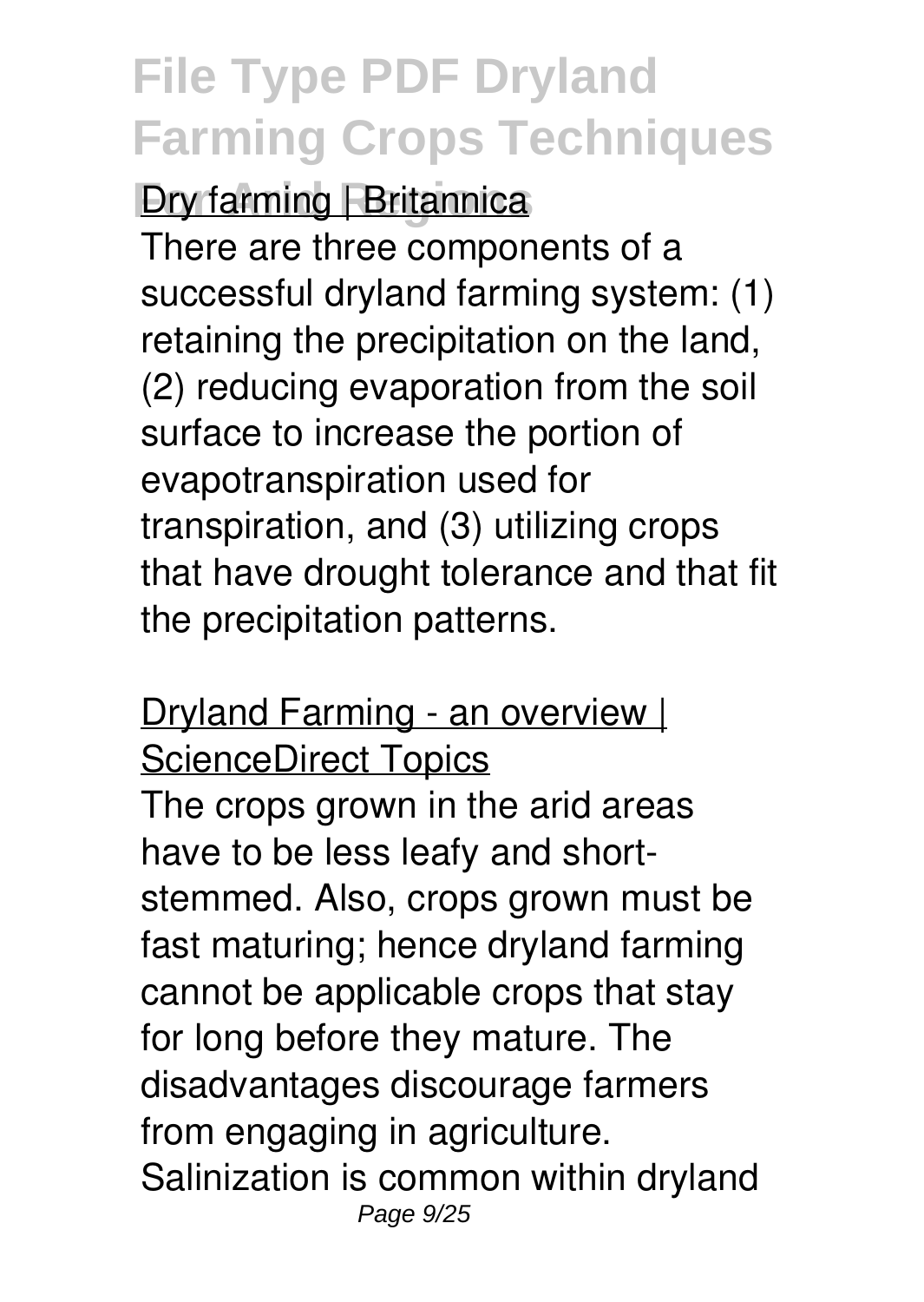### **File Type PDF Dryland Farming Crops Techniques farming techniques. ns**

### Pros and Cons of Dry Land Farming | Local Farmhands

Dryland Farming Techniques Increase Water Absorption Prevent a Crust at the Soil Surface. Probably the greatest deterrent to a high rate of water absorption is the tendency for soils to puddle at the surface and form a seal or crust against water intake. The beating action of raindrops tends to break down clods and disperse the soil.

Echotec Dryland Farming Crops And Techniques For Arid Regions Various problems of dryland agriculture and suggested agrotechniques suitable for dryland vegetable production January 2014 International Journal of Applied Page 10/25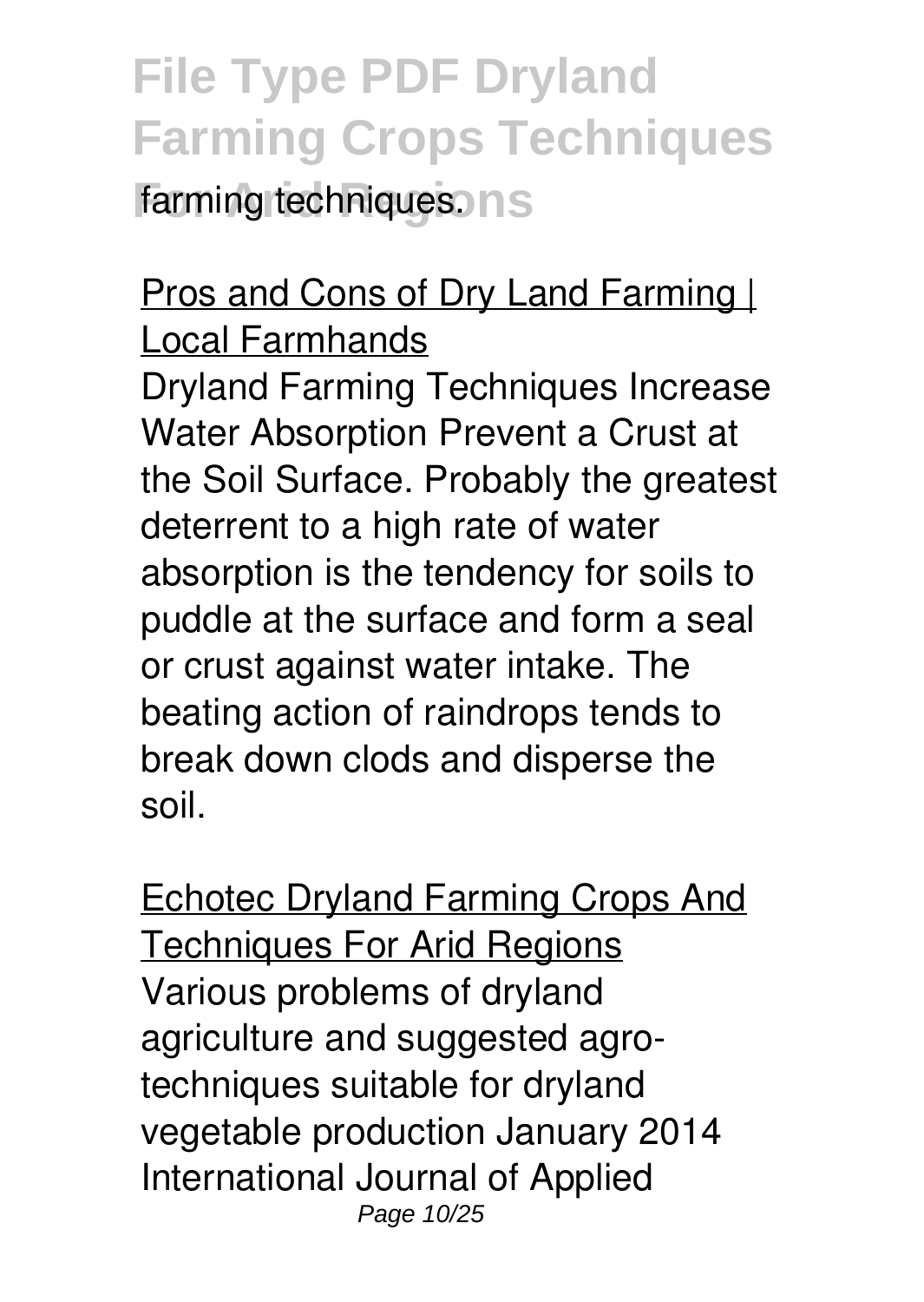**Science and Engineering 2(2):115** 

### (PDF) Various problems of dryland agriculture and ...

That combination of centuries-old techniques with modern tools demonstrates how farms can thrive in the world's deserts and semi-arid climates. This is a look at the old techniques and proven, low-cost tools that are improving dryland farming in developing countries. Five times the crops with good land management

### Dryland farming: Ancient methods and lowest-cost tools

Dryland farming refers to the practice of growing crops in the absence of irrigation facilities in arid areas (those receiving less than 50 inches of annual precipitation). The success of dryland farming depends on the efficient use of Page 11/25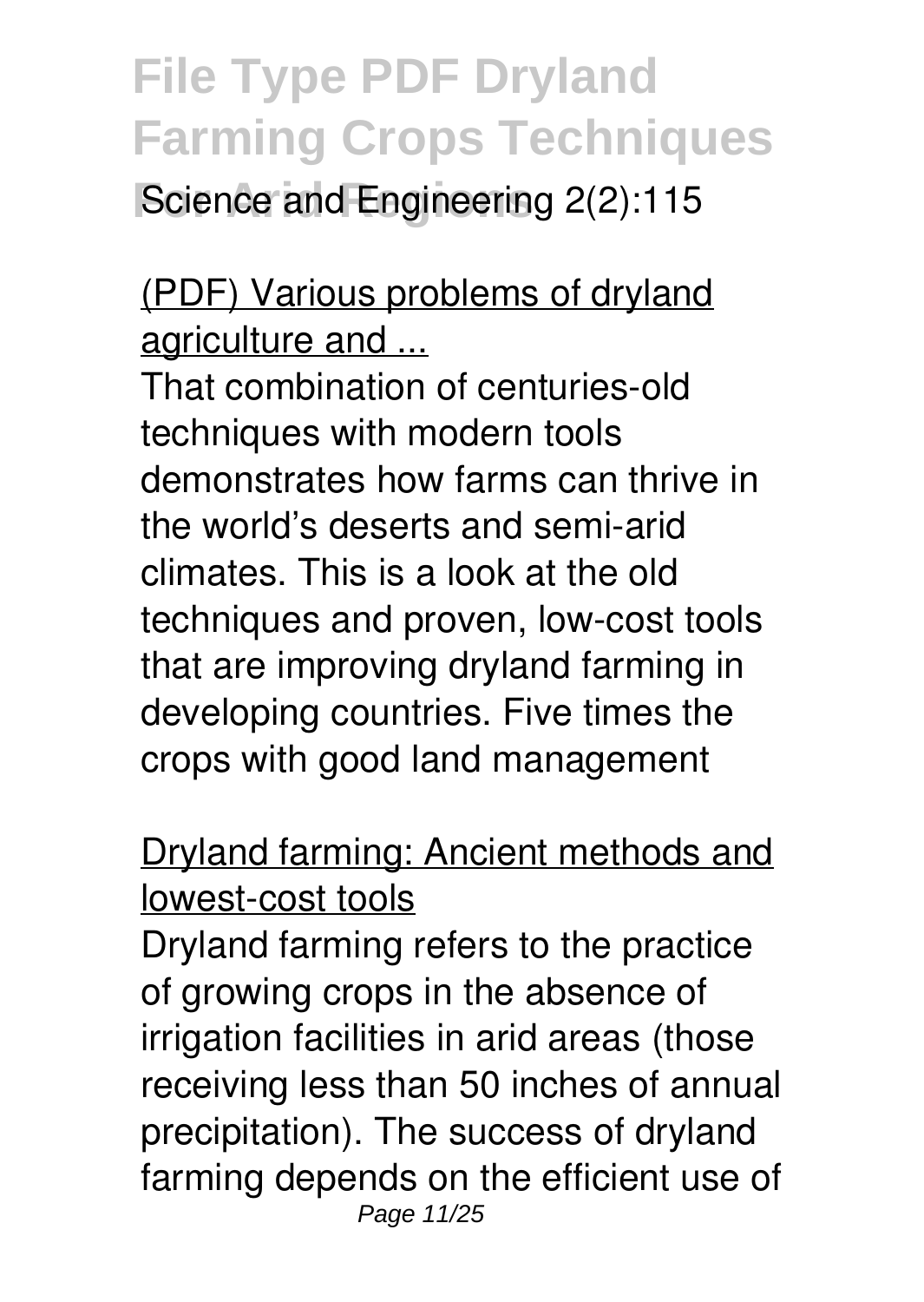**For Arid Regions** the little moisture that is trapped in the soils of crop fields for growing crops, and also the wise selection of crops that will suitably adapt to the farming conditions of dryland farming. Areas of the World Where Dryland Farming Is Extensively Practiced ...

#### What Is Dryland Agriculture? - **WorldAtlas**

Dryland Farming: Crops & Techniques for Arid Regions. Also available in: Kiswahili (sw) Ti?ng Vi?t (vi) Bahasa Indonesia (id) ????????? (km) ?? (zh) ??? (th) Français (fr) Español (es) In every region of the world it is necessary to find or develop appropriate techniques for agriculture. A large part of the ...

Dryland Farming | ECHOcommunity.org Page 12/25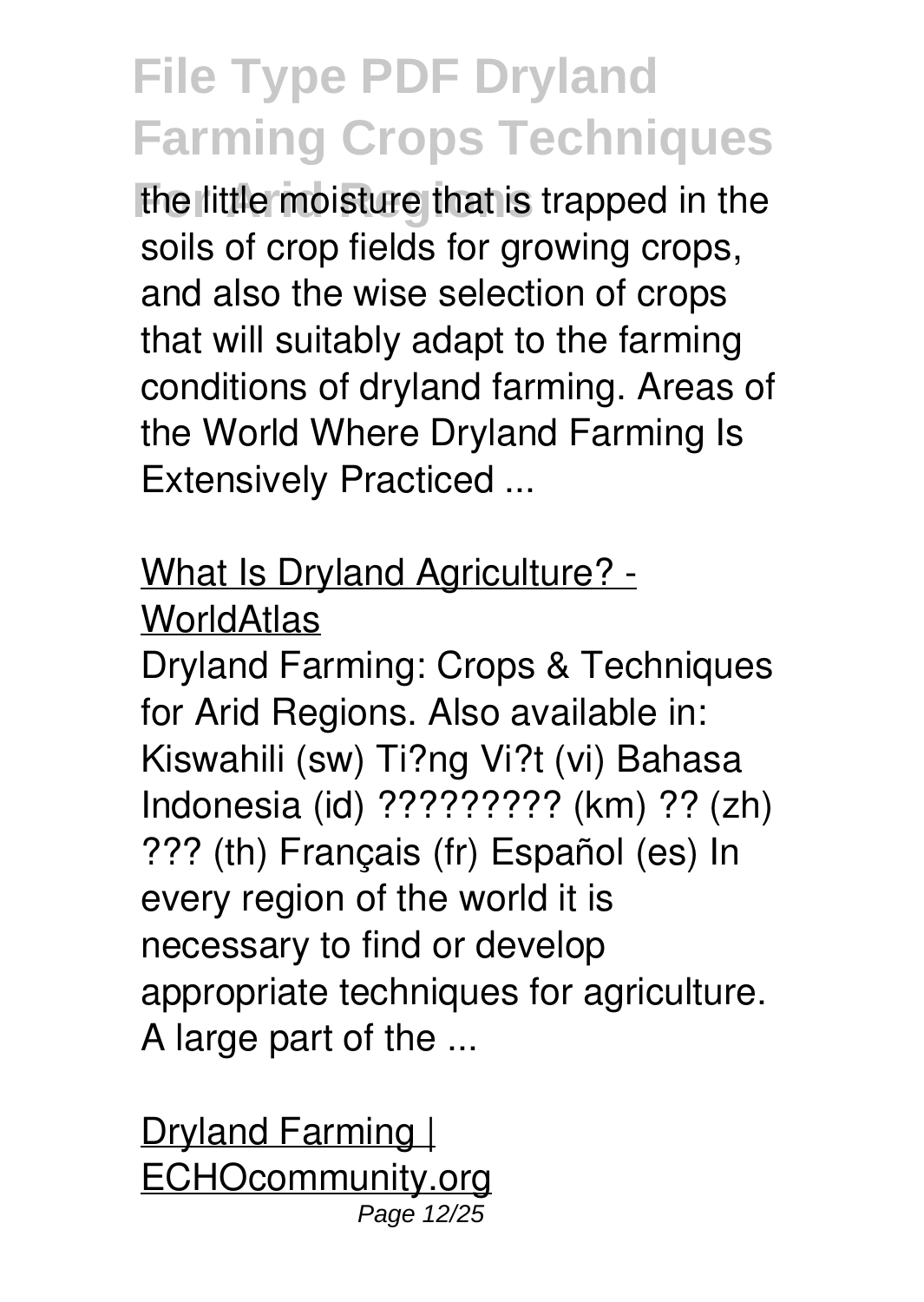**Central Research Institute for Dryland** Agriculture (CRIDA) is a National Research Institute under the Indian Council of Agricultural Research (ICAR) established in 1985 with a mandate to carry out basic and applied research in rainfed farming. The Institute also undertakes National / International Collaborations and Consultancy Projects.

#### Welcome to CRIDA

Dryland Agriculture Techniques | Annapurna | TV5 News TV5 News. ... Dry Land Farming in India - Part ... Dry Land Horticulture Crops - Duration: ...

Dryland Agriculture Techniques | Annapurna | TV5 News Dryland farming systems do not use irrigation but depend on precipitation to meet crop requirements. For this Page 13/25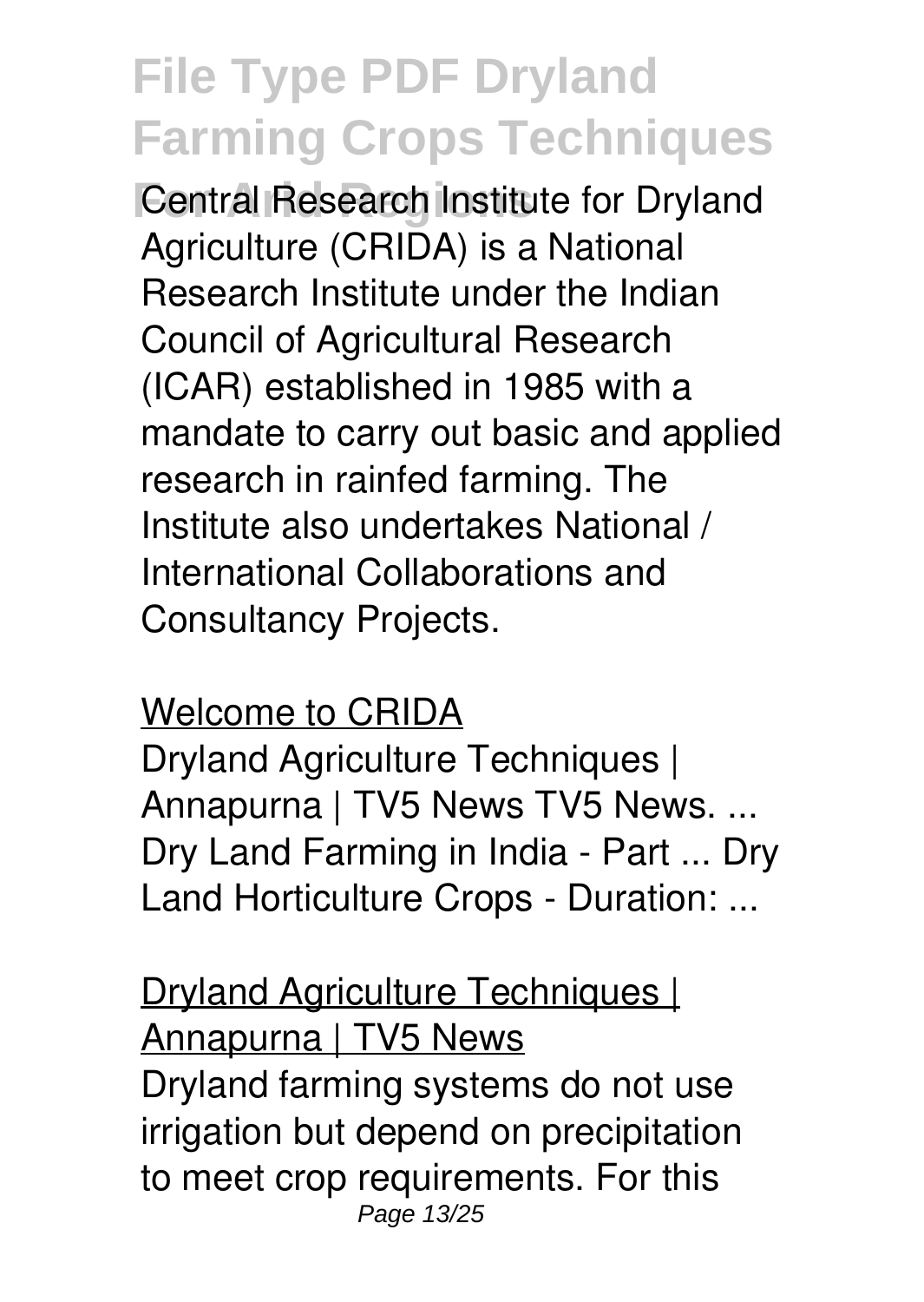reason, it is essential that the producer first evaluate the effect of conversion from irrigated to dryland farming based on crop yields, crop production costs, and farm profits from neighbors in similar geographical and climatic contexts in order to assess associated risks.

It is known that dryland farming is not remunerative due to several constraints. Location specific technologies have been evolved for yield stabilization in dryland farming and conservation of fragile ecosystem by sustainable use of soil and water resources. Drought and flood situations are experienced some where in the country inspite of pletifull resources of waters unshine hours but Page 14/25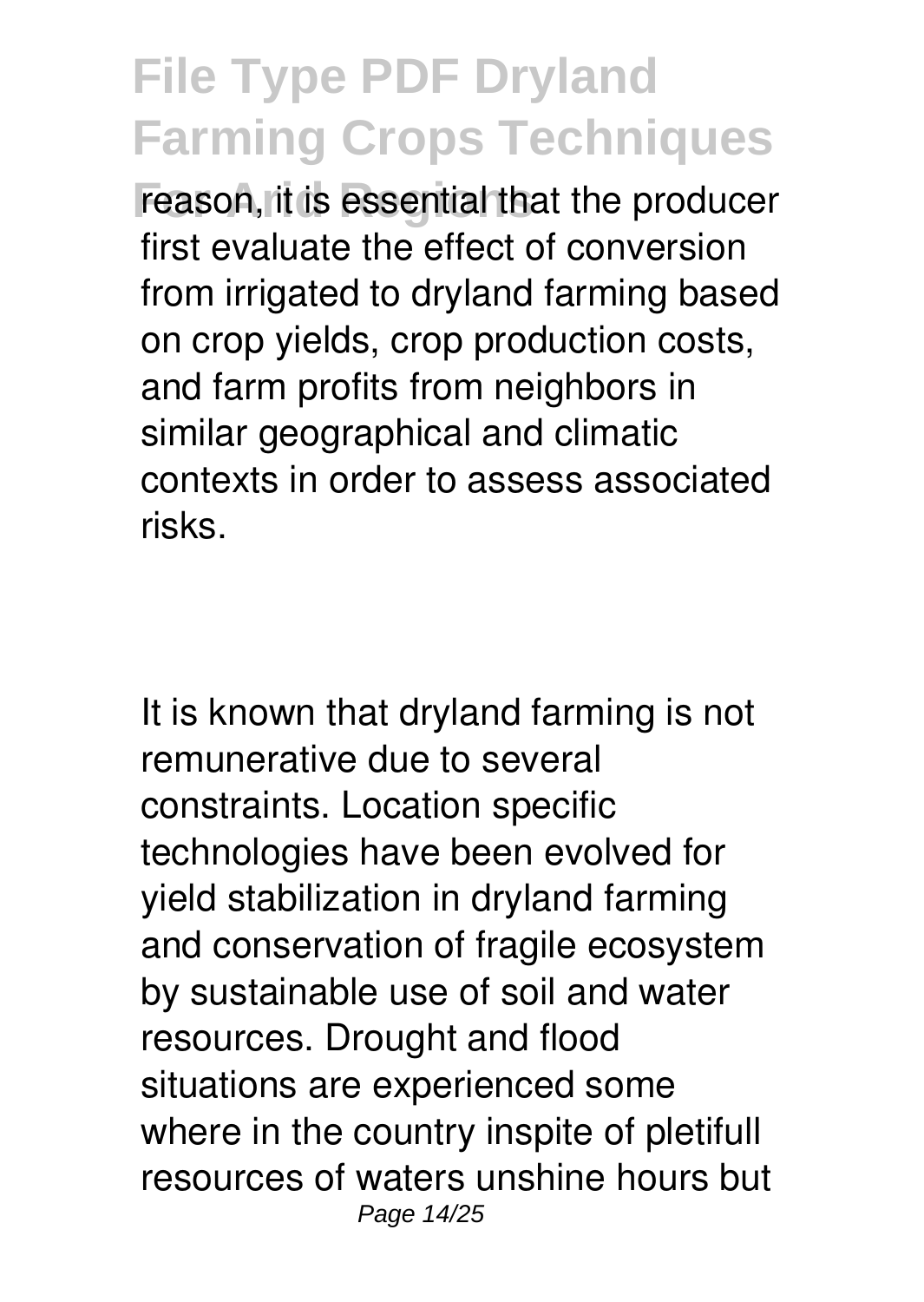poverty among farmers still exists. This is a point of sereous concern. Agrotechniques are alone the answer for low productivity (0.8 t/ha) of 90% rainfed farming. To feed over one billion gallowping population of country, there is a need to increase the productivity to 1.5 t/ha by 2010 AD. This book deals with seed, soil, watersheds, crop, weed and nutrient management use of weather forecast, measure to save crops under abiotic stresses like drought and flooding, selection of crops and variety, reclamation of degraded land, organic recycling, agro-meterological approaches, water requirement, early harvest on physiological maturity, agrohydro modelling and suitable medicinal and aromatic crops to make dry farming remunerative for welfare of common farmers. This is the first Page 15/25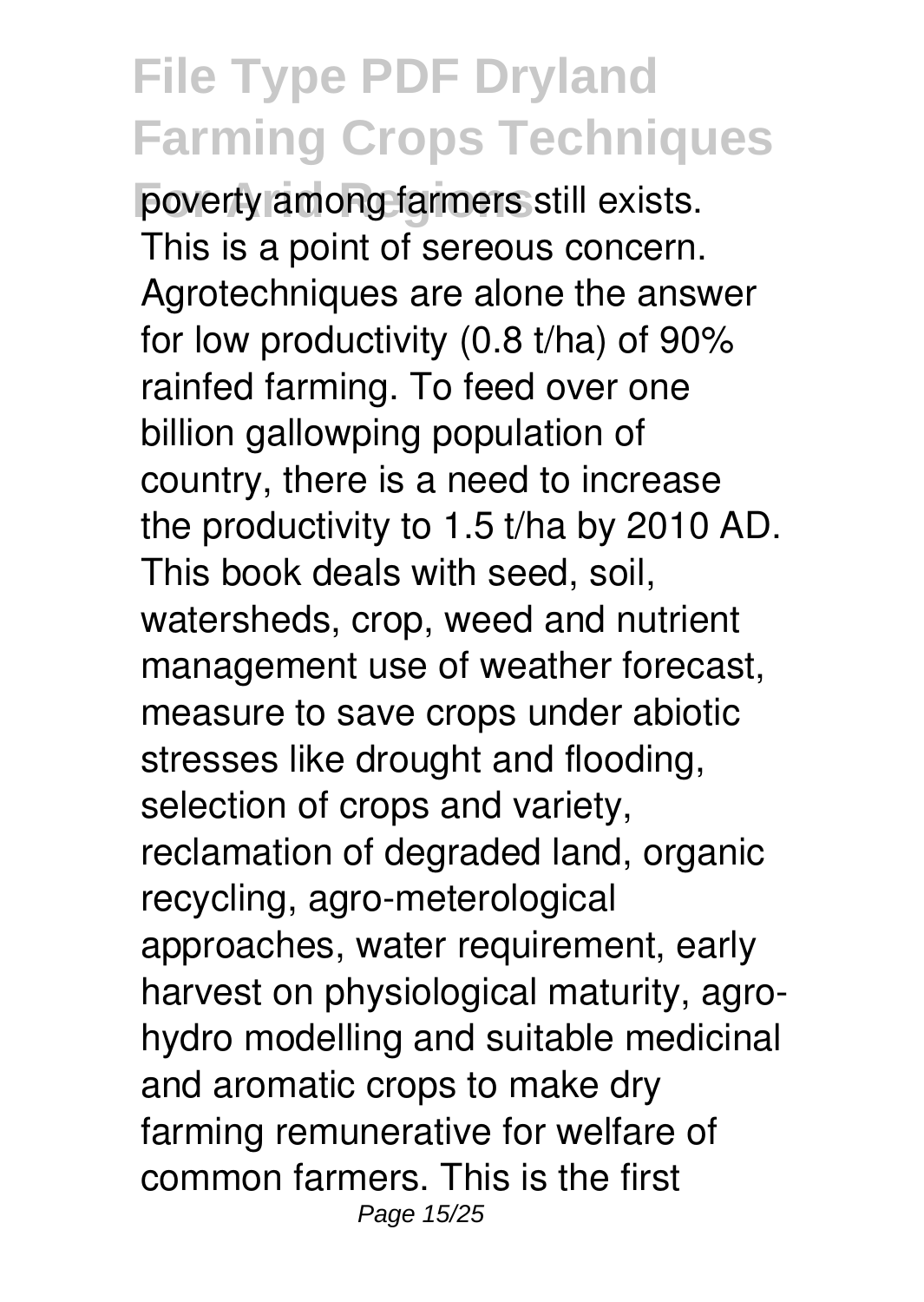comprehensive book where large number of agro-techniques are incorporated. Chapters are written by eminent scientists of national repute who have devoted their life time to solve probable problems of dryland. Agro-techniques can well be adopted with ease by farmers through extension agencies to avoid bankrupsy. Book includes all relevant aspects of rainfed farming and is therefore a valuable addition in Dryfarming and meets the expectations of all those interested in rainfed farming in the country and abroad. Long outstanding demand has thus fulfilled with this book. The novel approach of editor has made the readers task quick and minimized their efforts by compiling all agrotechniques together at one place for benefit of farmers. Page 16/25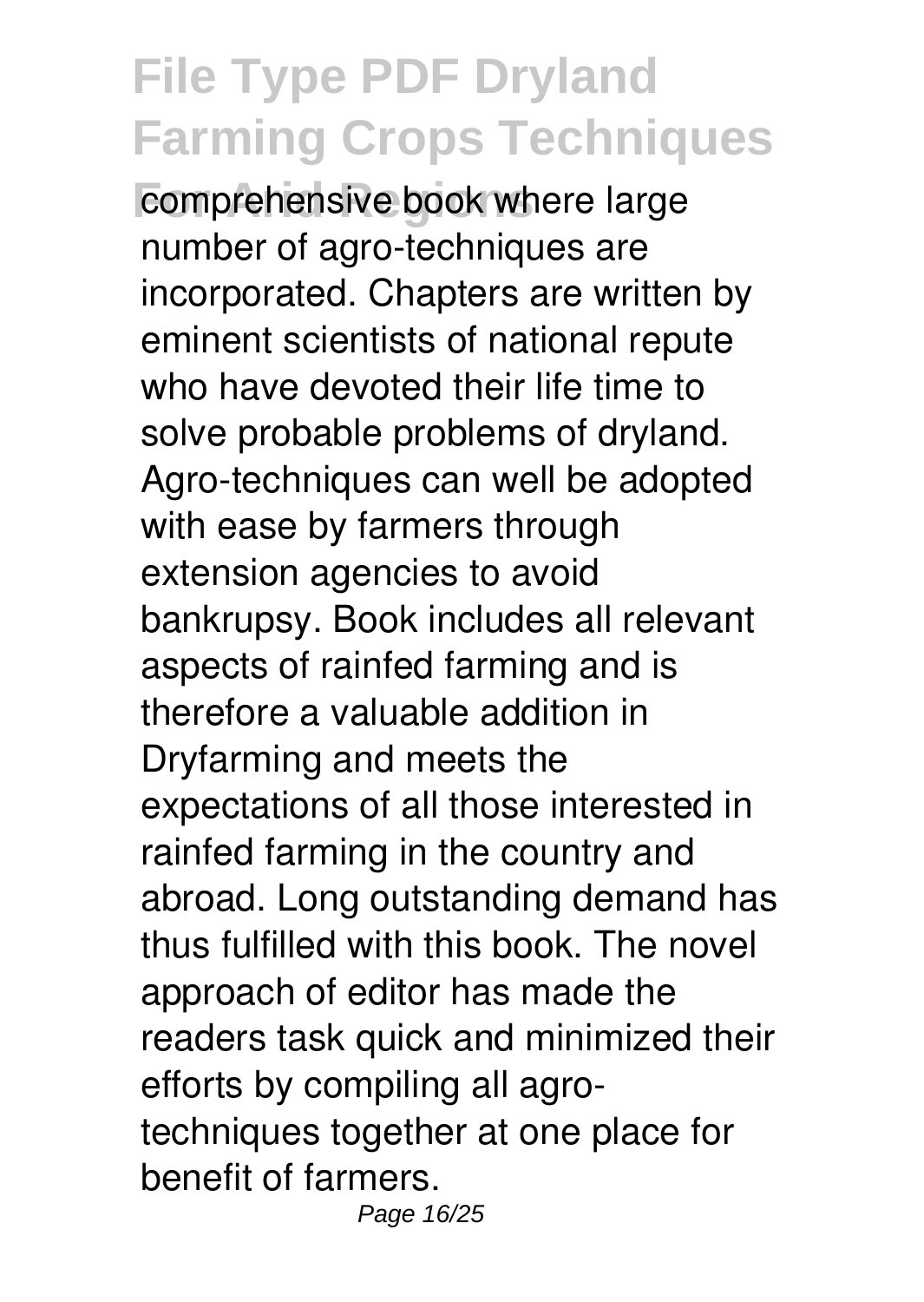### **File Type PDF Dryland Farming Crops Techniques For Arid Regions**

The Pacific Northwest is an important wheat production region. In 2015, the National Agricultural Statistics Service indicated that Washington, Idaho, and Oregon harvested more than 240 million bushels of wheat, worth an estimated \$1.3 billion. The major areas of production in the inland Pacific Northwest include three major land resource areas with distinctive geologic features and soils as defined by the US Department of Agriculture: the Columbia Basin, the Columbia Plateau, and the Palouse and Nez Perce Prairies, all of which are within the Northwestern Wheat and Range Region. It also includes a small portion of dryland cropping in the North Rocky Mountains major land resource area, adjacent to the eastern edge of the Palouse and Nez Perce Prairies. In the Page 17/25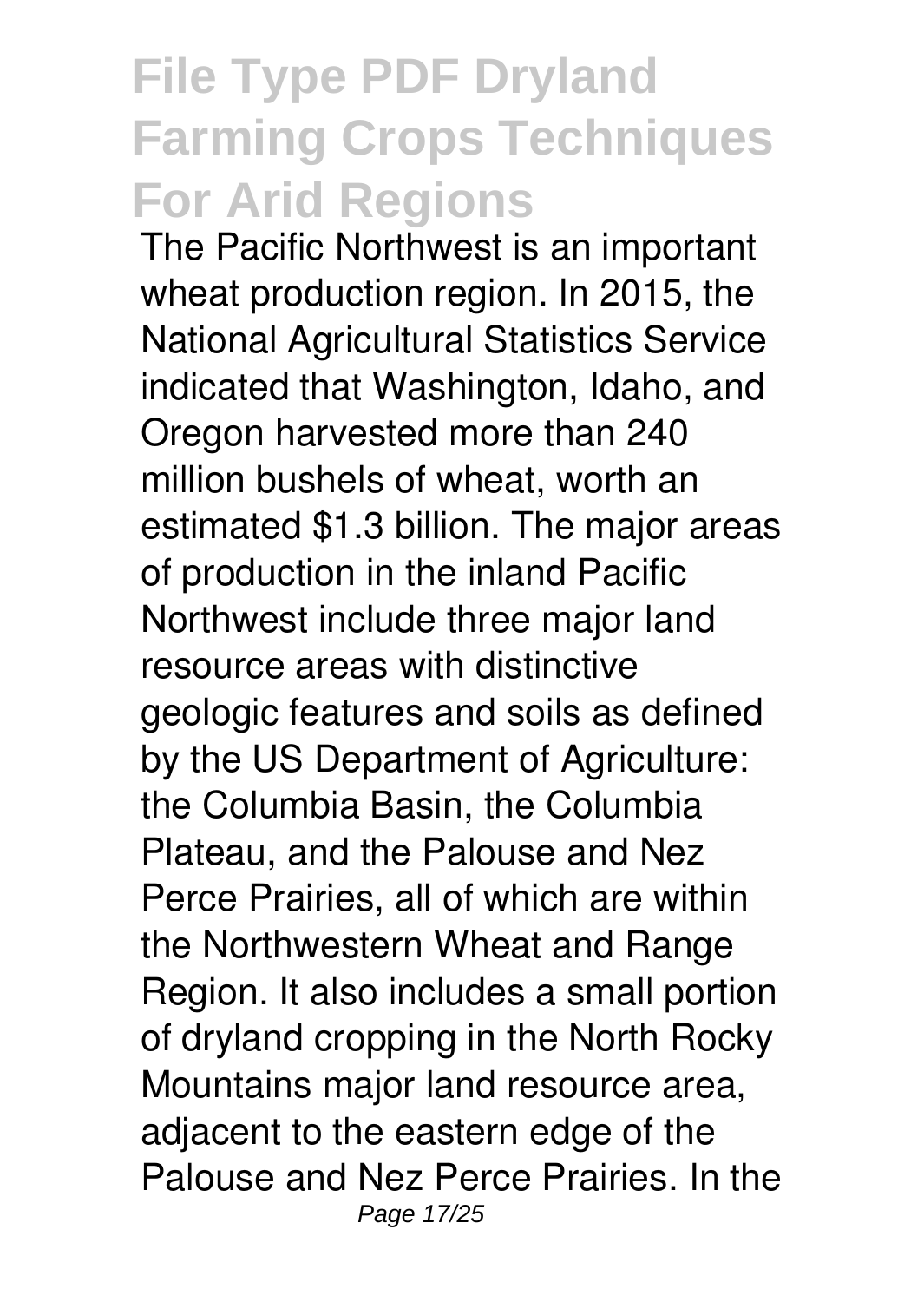dryland areas, which are the focus of this book, wheat is grown in rotation with crop fallow and much smaller acreages of other small grains, legumes, and alternative crops. In light of ongoing and new challenges being faced by farmers in the region it is an opportune time to synthesize researchbased advances in knowledge to support farmer decision-making and improve the long-term productive capacity of farmland in the region. This book should be viewed as a resource that launches further inquiry rather than an end point.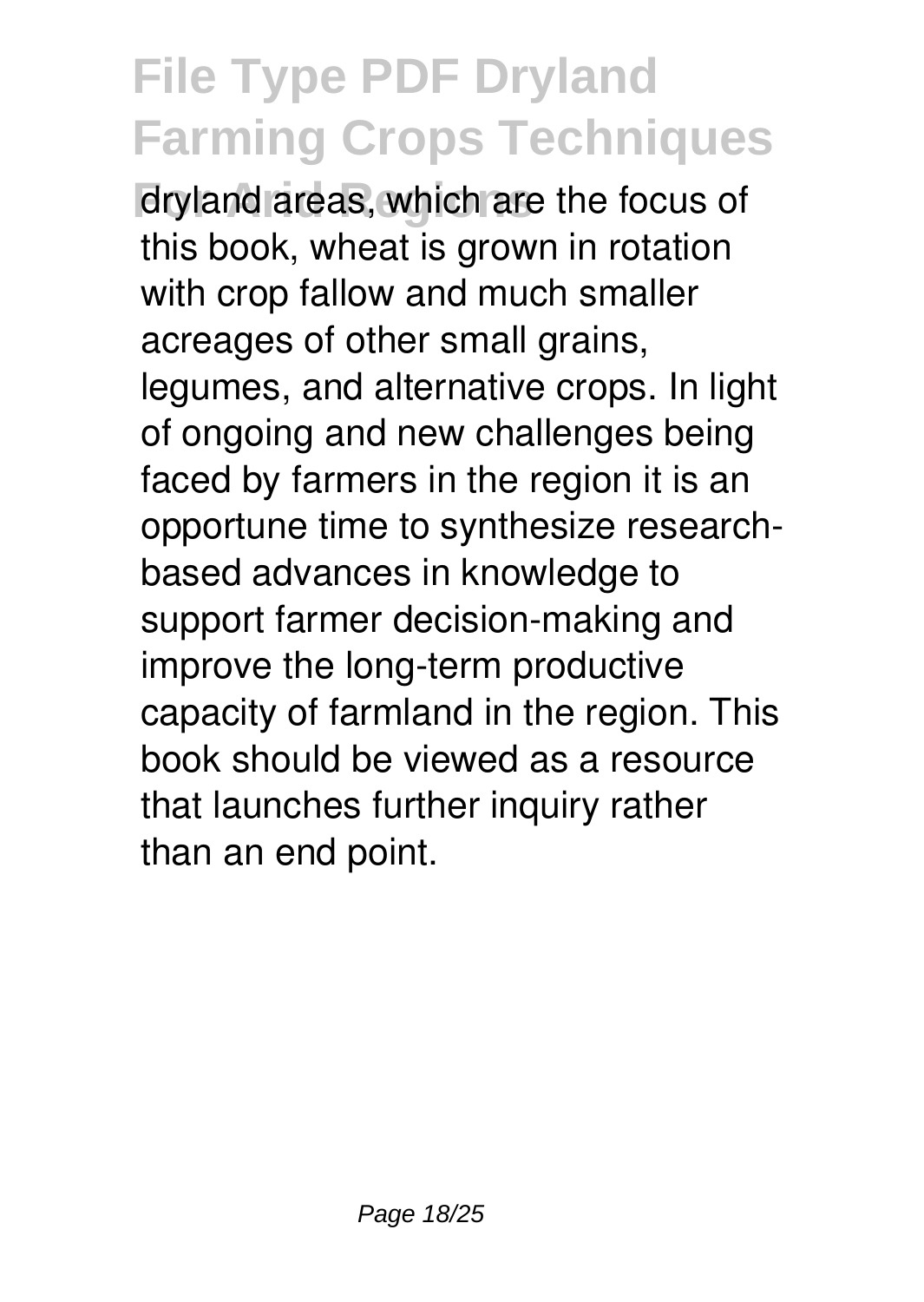**For Arid Regions** The world has made remarkable progress in maintaining adequate food supplies during the past quarter century by introducing yield-increasing technologies such as better genetics, crop protection products, and more efficient use of fertilizers and irrigations. Far more people depend on irrigation in the modern world than during the times of ancient Sumeria. The spread of irrigation has been the key factor in increasing global crop yields. But future scarcity present the single biggest threat to future food production. The shift of water from agriculture to the growing cities and industry almost certainly will impact global food production. This means that dryland agriculture will be increasingly important in meeting food requirement for the growing population. Advaces in plant genetics Page 19/25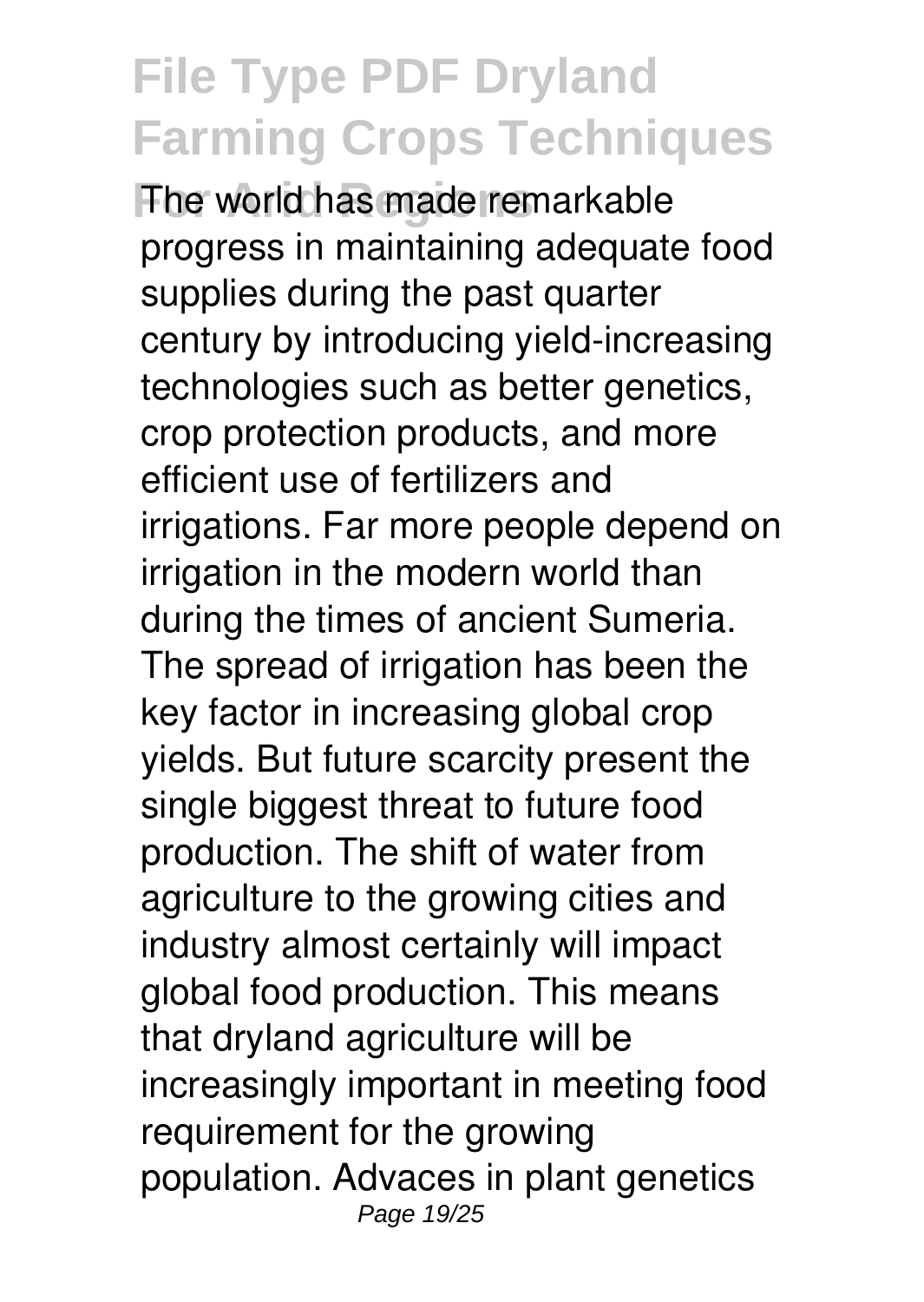**For Arid Regions** and agronomic conservation technologies, when considered in concert, continue to provide the greatest opportunities to achieve sustainability and profitability in dryland agriculture and will continue to be the focus of the ARS research program. The ARS is please to join the crop Science Society of America and international center for Agriculture Research in Dry Areas (ICARDA) in sponsoring a symposium "Challenges and strategies for Dryland Agriculture" at the Trisocieties Annual Meeting in November 2002 at Indianapolis, IN. This special publication contains an impressive series of paper by international group of experts on dryland agricultural production, conservation, and policy. The principles, philosophies, and technologies presented in this Page 20/25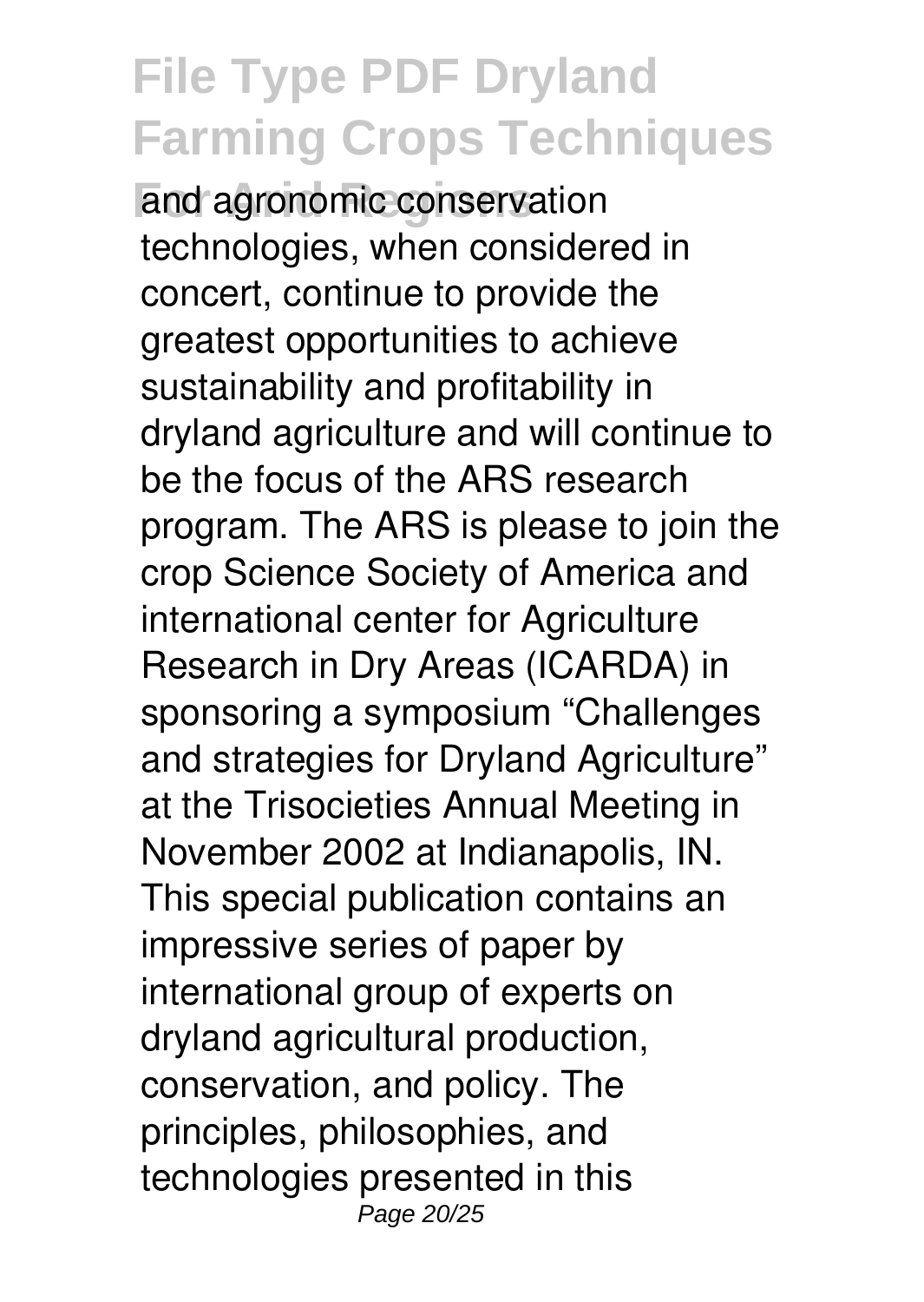**For Arid Regions** publication have the potential to contribute to improve food security and livelihoods for the people in dryland regions of the world.

The importance of dryland farming has been highlighted in the earlier edited titled Physiological Aspects of Dryland Farming, which has been in the market for two decades (1975-1995). Since then considerable research has been conducted and the results published. It was thought necessary to incorporate the new data. Some of the contributors have updated their chapters. The editor took on the task of updating the remaining chapters and these have come out very well. The chapter "Heat until concept of crop maturity" has been deleted and a new chapter "Crop improvement for arid environment" has been added. This is an advance which Page 21/25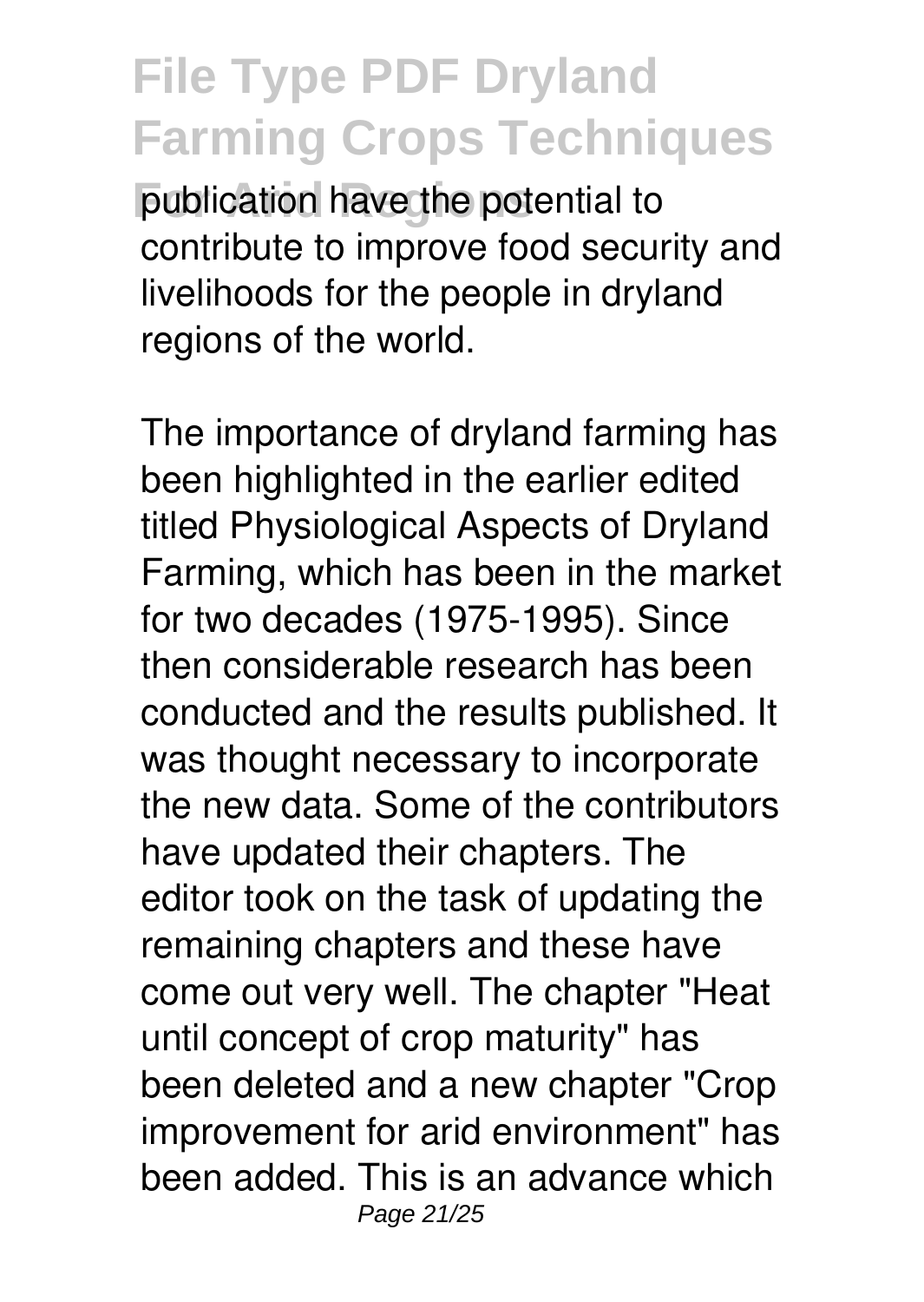**For Arid Regions** was lacking in the previous work and has thus increased the value of book tremendously. It was considered appropriate to change the title of the work to the present one. The book is international in scope and has thus maintained its character. It is authoritative and well documented and will serve the readers even better than before.

Contributed papers of a seminar.

Sustainable livelihood security of resource poor farmers is the top priority for the nation today. However, there is wide gap in productivity of various horticultural commodities among different eco-regions, where horticulture can play significant role particularly in arid and semi arid regions, it is far below than the Page 22/25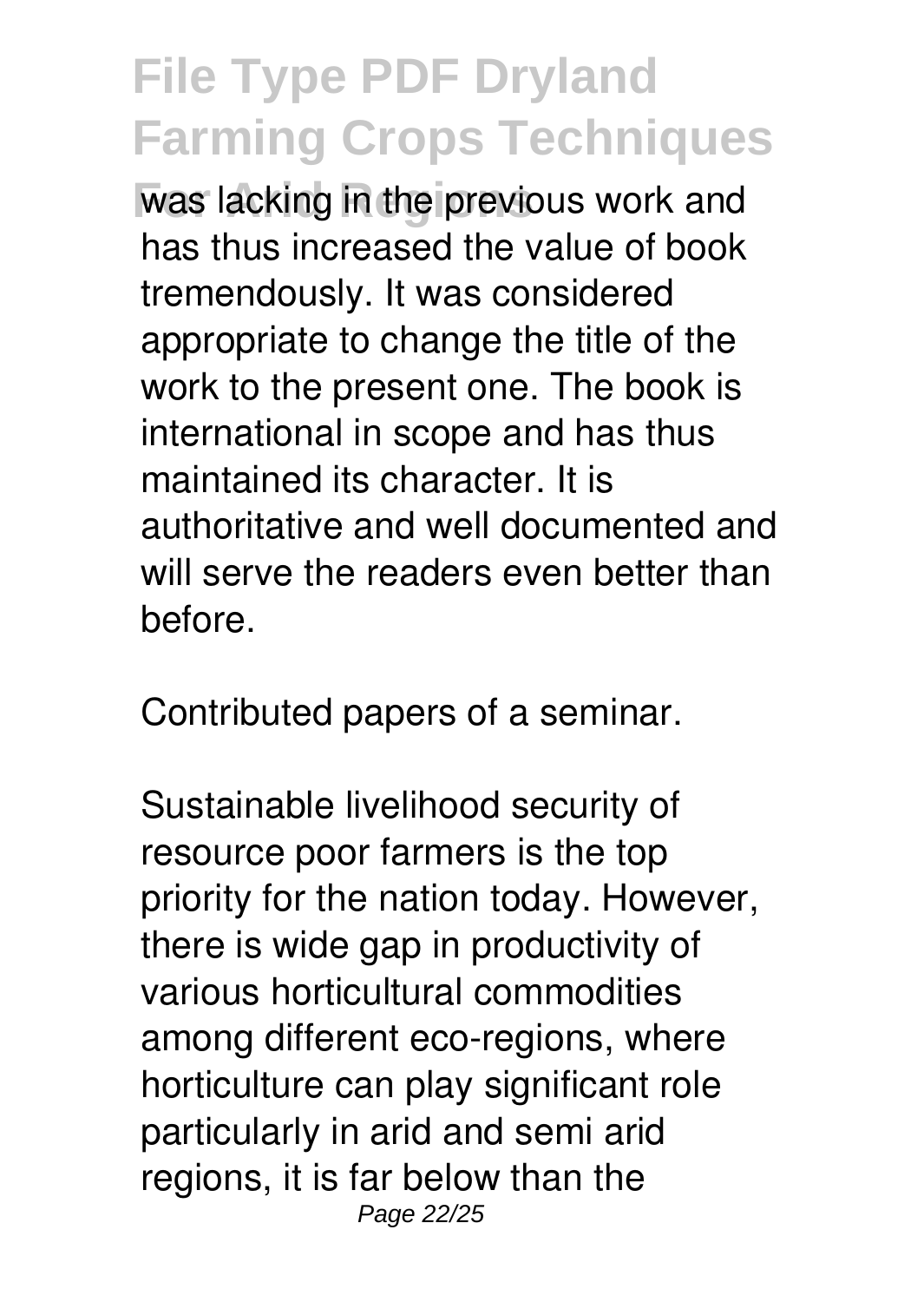potential productivity. Hence, sustained and steady growth in rural income is critical for positive impact on living standard of various stakeholders. Therefore, an appropriate strategy needs to be devised for such climatically vulnerable regions. The net income of farmers can surely be increased by efficient management of nutrient, water and agri-input, integrated horticulture based farming system, better market price realization, post harvest management and value addition, integration of secondary enterprises and thereby improving productivity of arid and semi-arid horticultural crops. In this book, several such interventions are given in the form of various chapters which will be of immense use improving the productivity and profitability of Page 23/25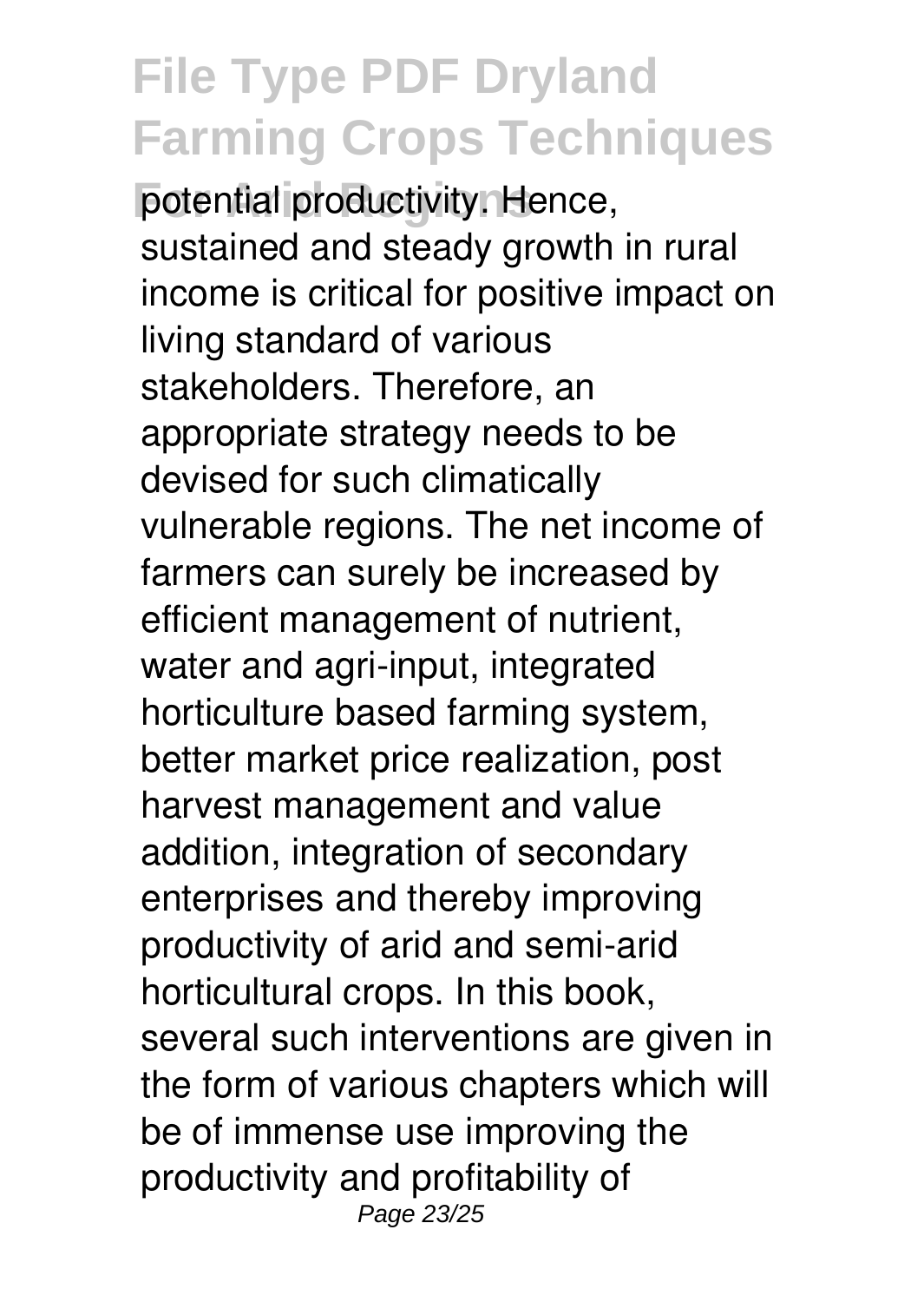**Forticultural commodities. Note: T&F** does not sell or distribute the hardback in India, Pakistan, Nepal, Bhutan, Bangladesh and Sri Lanka. This title is co-published with NIPA.

John Andreas Widtsoe demonstrates an immense knowledge of soil and farming conditions; much of the advice in this classic manual remains useful and relevant to this day. An excellent collection of knowledge is united in this guidebook, which commences by setting out the concept and core principles of dry farming. Much of the Earth is covered by land which receives only modest rainfall each year; coupled with a lack of an underground water source and/or water rights, many landowners found themselves having to grow crops with dry farming methods. Widtsoe was Page 24/25